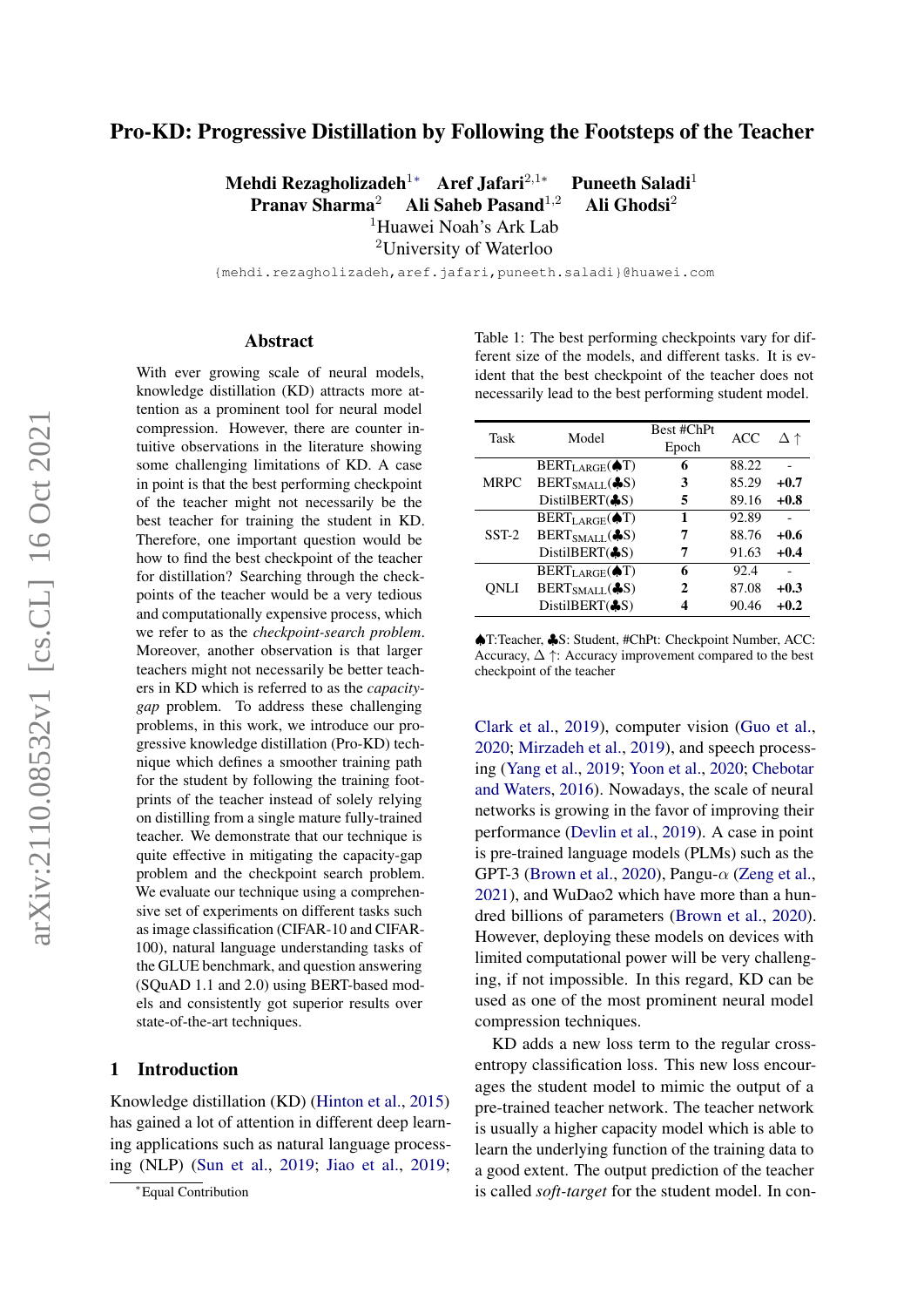trast to ground-truth labels coming from the training dataset which only carry the information about a single class, soft-targets can provide some information about the relative distribution of different classes for each training data. Therefore, a pretrained teacher is able to provide some auxiliary signal besides the labels in the training dataset.

KD has been investigated a lot in the literature. [Sun et al.](#page-9-1) [\(2019\)](#page-9-1); [Passban et al.](#page-9-6) [\(2021\)](#page-9-6); [Wu et al.](#page-9-7) [\(2020\)](#page-9-7) proposed a technique to improve KD by incorporating the intermediate layer matching in the KD loss. [Jiao et al.](#page-8-1) [\(2019\)](#page-8-1) show a two-stage KD with intermediate layer mapping, attention distillation and embedding distillation for BERTbased models. Mate-KD [\(Rashid et al.,](#page-9-8) [2021\)](#page-9-8) and MiniMax-KNN KD [\(Kamalloo et al.,](#page-8-7) [2021\)](#page-8-7) tailor data augmentation for KD, in which augmented samples are generated or selected based on maximum divergence loss between the student and teacher networks. [Rashid et al.](#page-9-9) [\(2020\)](#page-9-9) propose a zero-shot KD technique in NLP in which the student does not need to access the teacher training data for its training. [Clark et al.](#page-8-2) [\(2019\)](#page-8-2) use KD for multi-task learning in natural language understanding. [Kim and Rush](#page-8-8) [\(2016\)](#page-8-8) propose a sequencelevel KD solution for machine translation. [Guo](#page-8-3) [et al.](#page-8-3) [\(2020\)](#page-8-3) introduces a collaborative training of students with different capacities with KD.

Although KD has been successful in many different deep learning tasks, it is subject to some special limitations as well. For example, it is shown in [\(Lopez-Paz et al.,](#page-9-10) [2015\)](#page-9-10) that, based on VC-dimension, the teacher capacity should not be too large in KD. Similar observation is given by [Mirzadeh et al.](#page-9-2) [\(2019\)](#page-9-2) using empirical and theoretical justifications that KD will be less effective when the capacity gap between the teacher and student is large. This problem is referred to as the *capacity-gap* problem. [Mirzadeh et al.](#page-9-2) [\(2019\)](#page-9-2) proposed the TA-KD solution to this problem by adding one or multiple intermediate teacher assistant (TA) networks to learn from the teacher using KD and then train the student using other distillation processes. However, training intermediate networks can be prohibitive in terms of adding to the training time, computational complexity and extra error propagation. The other case in point is that a fully-trained teacher might not be the best teacher for the student [\(Cho and Hariharan,](#page-8-9) [2019\)](#page-8-9). In other words, an early-stopped teacher can be a better option for KD compared to a fully-trained one. This observation implies that we need to search through the checkpoints of the teacher to find the best model for the distillation process. However, this search can be very expensive especially when we deal with PLMs. We refer to this problem as the *checkpoint-search* problem. Our investigations of this checkpoint search problem shows the significance of this issue especially dealing with PLMs. Table [1](#page-0-0) depicts that the best distillation checkpoint of the teacher varies for each task and for each student configuration and it is very different from the teacher best performing checkpoint.

In this work, we propose our Pro-KD solution to tackle both of the capacity-gap and checkpointsearch problems. In Pro-KD, the student grows gradually with the growth of the teacher. We hypothesize that the training path of the teacher can be informative for the student and we should not disregard it. Therefore, in contrast to the original KD where the student learns from the best pre-trained teacher, in Pro-KD the student starts its learning process together with the teacher. Furthermore, in contrast to the TA-KD technique which reduces the capacity of the teacher by adding intermediate TAs to the distillation process, in our Pro-KD, we mitigate the capacity gap by making the training path of the student more smooth and gradual by following the training footsteps of the teacher. Moreover, to make the training smooth further for the student, inspired by [\(Jafari et al.,](#page-8-10) [2021\)](#page-8-10), we apply an adaptive temperature factor to the output of the teacher while being trained. This temperature factor is decreased during the training. We will show the effectiveness of our solution using theoretical justification and empirical evaluations. We evaluate Pro-KD by performing experiments on both NLP (the GLUE benchmark and SQuAD 1.1 and 2.0) and image classification tasks (CIFAR-10, CIFAR-100). The contributions of this paper are summarized in the following:

- 1. We propose our Pro-KD solution to the KD *capacity-gap* and *checkpoin-search* problems. In Pro-KD, the student follows the training footsteps of the teacher. Moreover, it introduces a dynamic temperature function to the output of the teacher when it is distilled to the student to make the student training gradual and smooth.
- 2. We apply our technique to ResNET8 model on both CIFAR-10 and CIFAR-100 image clas-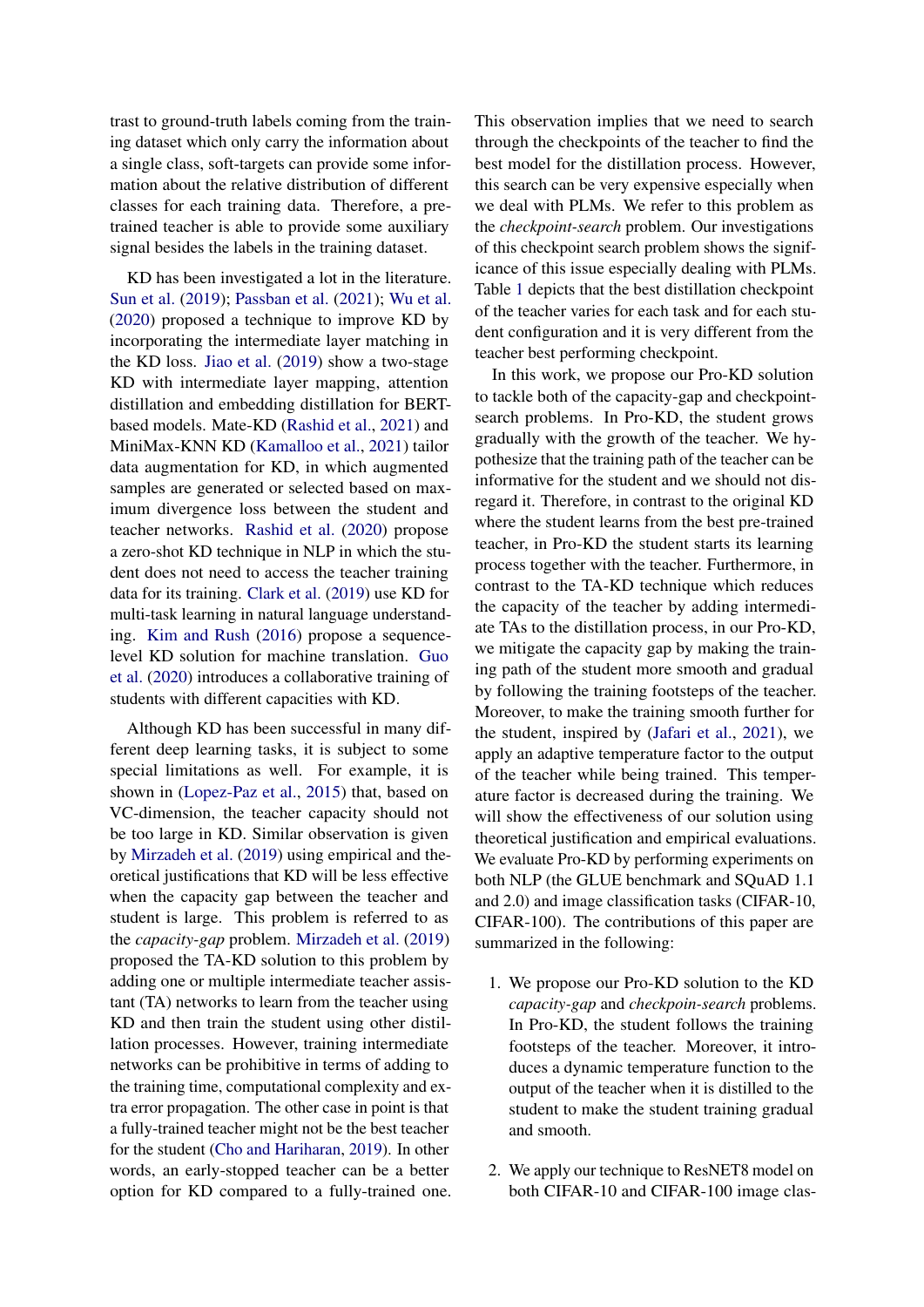sification tasks, and the natural language inference task on different BERT based models such as DistilRoBERTa, and BERT-Small on the GLUE benchmark and also SQuAQ 1.1 and 2.0 question answering datasets and achieved the state-of-the-art results.

3. Our technique is simple, architecture agnostic, does not require training any extra network and can be applied on top of different variants of KD.

### 2 Background

Knowledge Distillation KD [\(Hinton et al.,](#page-8-0) [2015\)](#page-8-0) is a well-known method for neural model compression and also is shown to be an effective regularizer in improving the performance of neural networks in the self-distillation [\(Yun et al.,](#page-9-11) [2020;](#page-9-11) [Hahn and Choi,](#page-8-11) [2019\)](#page-8-11) or born-again [\(Furlanello](#page-8-12) [et al.,](#page-8-12) [2018\)](#page-8-12) setups. KD adds a particular loss term to the regular cross entropy (CE) classification loss:

$$
\mathcal{L}_{KD}(\phi) = CE(y, S(x; \phi)) +
$$
  

$$
\mathcal{T}^2 KL\left(\sigma(\frac{z_t(x; \theta)}{\mathcal{T}}), \sigma(\frac{z_s(x; \phi)}{\mathcal{T}})\right)
$$
 (1)

where  $x$  is the input data and  $y$  is its associated label,  $\phi$  and  $\theta$  refer to the student and teacher parameters,  $\sigma$  is the softmax function,  $z_s$  and  $z_t$  are the student and teacher logits,  $\mathcal T$  is the temperature parameter to control the softness of the output probability distributions, CE and KL refer to the cross entropy and KL divergence loss functions respectively.

Regular KD training is a two-stage process in which the teacher is fully trained in the first stage and deployed in training of the student model in the next stage. The student is trained based on the *hard labels* coming from the ground-truth training data and *soft labels* coming from the teacher output predictions.

## 3 Related Work

In this section, we review the most related works to our paper in the literature.

### 3.1 Capacity-Gap Problem in KD

The capacity-gap problem refers to having a more powerful or larger teacher in KD is not necessarily going to give rise to training a better student. [Mirzadeh et al.](#page-9-2) [\(2019\)](#page-9-2) propose their TA-KD solution to this problem by introducing an intermediate TA network whose capacity is greater than the student but smaller than the teacher. The target of this TA network is to learn from the teacher and train the student. It is evident that in this setup the capacity gap between the TA and student is less than that of the main teacher and the student. Even though adding the TA network can mitigate the capacity-gap problem, there are two downsides in this technique: first, training a separate TA network is costly; second, the sequence of training multiple networks can lead to error accumulation and error propagation to the student. Moreover, TA-KD only showed their results on image classification tasks. [Jafari et al.](#page-8-10) [\(2021\)](#page-8-10) proposed a TA-free solution for the capacity-gap problem which is called Annealing-KD. Annealing-KD adds an annealed dynamic temperature factor to the output of the teacher to make the training process for the student very gradual. The temperature factor starts from a large value to apply the maximum smoothing to the output of the teacher at the beginning of the training and the gradually tends toward 1 where there is no smoothing effect on the output of the teacher. Our Pro-KD is inspired by Annealing-KD in using a dynamic temperature factor to solve the capacity-gap problem, but we can highlight two main improvements over Annealing-KD: first, Annealing-KD suffers from the checkpoint search problem while Pro-KD does not; second, Pro-KD takes advantage of the intrinsic gradual training of the teacher training which is not considered in Annealing-KD.

### 3.2 Checkpoint Search Problem in KD

[Choi et al.](#page-8-13) [\(2020\)](#page-8-13) highlighted their findings over computer vision (CV) models that bigger models are not necessarily better teachers and also early stopped teachers can train students better. To overcome these issues they propose an ad-hoc approach called Early Stopped KD (ESKD); however, ESKD still needs to search among the pool of teacher's early checkpoints and the selection mechanism among this early checkpoints is not clear. Moreover, in PLMs, generally teachers are not fine-tuned for long and yet searching among the checkpoints of large PLMs is expensive. [\(Jin et al.,](#page-8-14) [2019\)](#page-8-14) proposed Route Constrained Optimization (RCO) distillation which is a curriculum learning technique to follow easy-to-hard training scheme on top of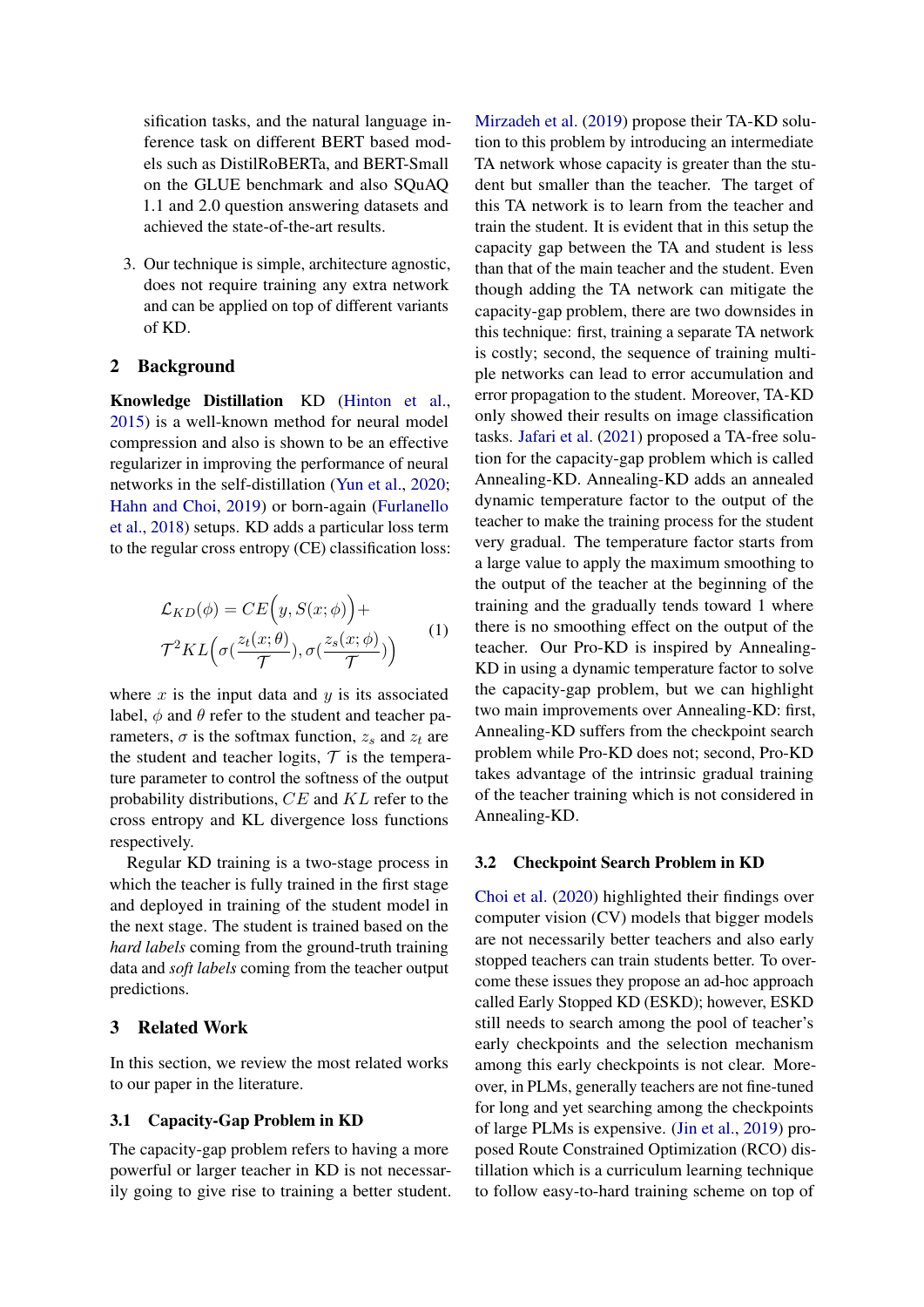the teacher's training trajectory. We can deem this technique as the most related work to us with the following differences: 1- our Pro-KD has a temperature factor to make the training process more gradual which can handle the capacity gap better; 2- RCO still requires search to define its trajectory; 3- we evaluated Pro-KD on both CV and NLP tasks but RCO is only evaluated on CV tasks. In this paper we have tried RCO on both NLP and CV tasks and results indicate that our Pro-KD outperforms RCO consistently.

In the next section, we introduce our Pro-KD solution to the capacity-gap and checkpoint-search problems. Pro-KD exploits a smooth training process for the student to gradually learn from the teacher while being trained from scratch, instead of learning from a fully-trained Teacher.

#### 4 Methodology: Pro-KD

Methodology of this paper concerns addressing the capacity-gap and checkpoint-search problems in KD. We propose our Pro-KD technique which is a progressive training procedure in which the student is trained together with the teacher. Therefore in Pro-KD, the student is not exposed to the output of a fully trained teacher from beginning, and instead, it learns from the teacher at the same time while the the teacher is being trained. This training process for the student is more gradual and also the student can learn from the training path of the teacher. Inspired by [Jafari et al.](#page-8-10) [\(2021\)](#page-8-10), We define the training in two phases: first, the student is only supervised by an adaptive smoothed version of the teacher; second, the student will be only trained on ground-truth labels. The detail of each phase is explained in the following.

Phase I) General Step-by-Step Training with a Teacher In this phase, the teacher is being trained using the cross entropy loss on the training data. Without lose of generality, let's assume that  $\theta(i)$ , the optimized parameters of the teacher at the beginning of epoch *i*, will be updated during the  $i^{\text{th}}$ epoch of training to obtain  $\theta(i + 1)$ :

$$
\mathcal{L}_T(\theta(i)) = CE(y, T(x; \theta(i))) \n\theta(i+1) \leftarrow \min_{\theta} \mathcal{L}_T(\theta(i))
$$
\n(2)

Then, a smoothed version of the teacher output using a temperature factor  $\mathcal{T}_i$  at epoch i will be used to train the student at epoch  $j$ :

$$
\mathcal{L}_S^I(\phi(j)) = \|z_s(x; \phi(j)) - \frac{z_t(x; \theta(i))}{\mathcal{T}_i}\|_2^2
$$
  

$$
\phi(j+1) \leftarrow \min_{\phi} \mathcal{L}_S^I(\phi(j))
$$
  

$$
\mathcal{T}_{i+1} = \mathcal{T}_i - 1; \ \mathcal{T}_1 = \tau_{max}
$$
 (3)

where  $\mathcal{L}_S^I$  refers to the student loss function in phase I,  $z_s$  and  $z_t$  are the logits of the student and teacher respectively,  $\phi(j)$  represents the parameters of the student model at epoch  $j$ ,  $\mathcal{T}_i$  is adaptive temperature factor. The rational behind applying the temperature to the teacher output is to make the output of the teacher smoother for the student to learn, especially at early stages of the training process [\(Jafari et al.,](#page-8-10) [2021\)](#page-8-10).

Considering that the teacher is usually earlystopped and it is not trained for long, the number of training epochs of the student is longer than that of the teacher. Therefore, for each given epoch  $i$  of the teacher, the student can be trained for  $n_i \geq 1$ epochs, subject to  $\sum_{i=1}^{T_{max}} n_i = N$  where N is the preset total number of student training epochs.  $n_i$ is set to a constant integer number in most of our experiments but can be customized as well.

Bear in mind that we apply an adaptive temperature to the teacher logit in the student distillation loss, and this temperature starts from the highest  $\tau_{max}$  value and decrease linearly with the epoch number of the teacher throughout training.  $\tau_{max}$  is a hyper-parameter in our training. Moreover, we keep the temperature fixed at each epoch  $i$ . After training with the teacher logits, in the next phase the student model will be trained on the groundtruth labels.

Phase II) Training with the Ground-Truth Labels After training the student based on the soft targets of the teacher, the student is trained on the ground-truth labels using the cross entropy loss for a few epochs:

$$
\mathcal{L}_S^{II}(\phi(j)) = CE(y, S(x; \phi(j))) \n\phi(j+1) \leftarrow \min_{\phi} \mathcal{L}_S^{II}(\phi(j)).
$$
\n(4)

In summary, our technique enables the student to learn from the teacher more smoothly. Pro-KD is different from regular KD technique in the following aspects: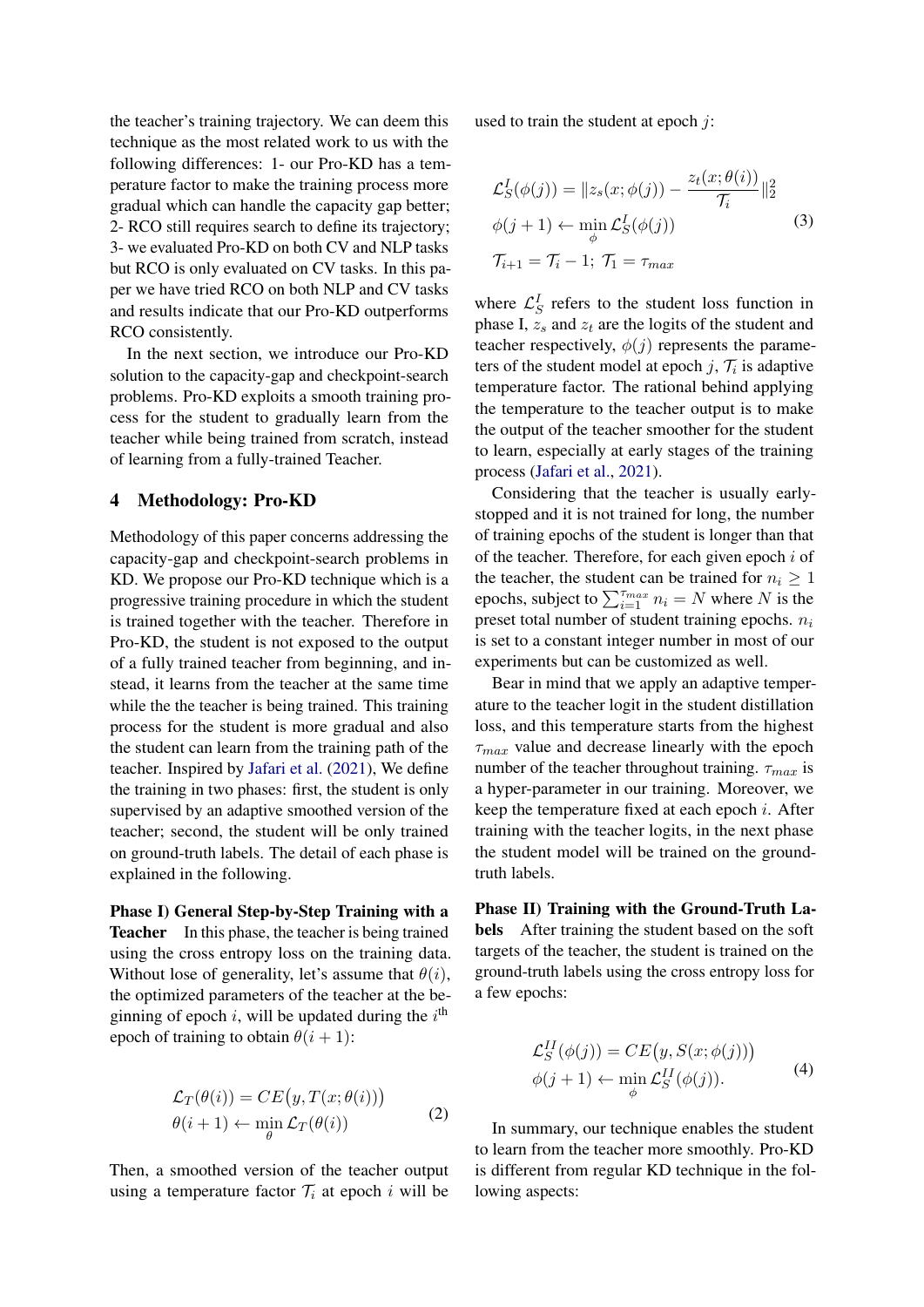

Figure 1: Phase I and Phase II of the Pro-KD method. Phase I: the teacher is trained on the labeled training data. The student at each step tries to mimic the behavior of the corresponding teacher checkpoint. The logits of the teacher at each time step is attenuated with the temperature parameter. We start training of the student from  $\mathcal{T} = \tau_{max}$  and go to  $\mathcal{T} = 1$ . Phase II: training the student with the labeled data only using the cross entropy loss.  $n_i$  for  $1 \le i \le \tau_{max}$  refers to the number of training epochs of the student corresponding to the  $i^{\text{th}}$  training epoch of the teacher.  $n_i$ s should add up to N which is the preset total number of training epochs of the student. Bear in mind that since the teacher is usually early stopped, teacher is trained less longer than the student model.

- 1. rather than distilling from a fully trained teacher; we distill from the teacher during its training;
- 2. in contrast to regular KD which applies a fixed temperature parameter to both networks, we apply an adaptive temperature factor only to the logits of the teacher;
- 3. we apply the KD loss and the cross entropy loss in two separate phases.

#### 4.1 Why Does Pro-KD work?

[Lopez-Paz et al.](#page-9-10) [\(2015\)](#page-9-10) do an analysis based on VCdimension theory to discuss the conditions under which KD works better than no-KD scenarios. It is shown that KD works if the following inequality holds:

<span id="page-4-0"></span>
$$
O\left(\frac{|\mathcal{F}_s|_c + |\mathcal{F}_t|_c}{n^{\alpha}}\right) + \varepsilon_t + \varepsilon_l \le O\left(\frac{|\mathcal{F}_s|_c}{\sqrt{n}}\right) + \varepsilon_s \tag{5}
$$

where  $\mathcal{F}_s$  and  $\mathcal{F}_t$  are the function classes corresponding to the teacher and student;  $|.|_c$  is a function class capacity measure;  $O(.)$  is the estimation error of training the learner;  $\varepsilon_s$  is the approximation error of the best estimator function belonging

to the  $\mathcal{F}_s$  class with respect to the underlying function;  $\varepsilon_t$  is a similar approximation error for the teacher with respect to the underlying function;  $\varepsilon_l$ is the approximation error of the best student function with respect to the teacher function;  $n$  is the number of training samples, and  $\frac{1}{2} \le \alpha \le 1$  is a parameter related to the difficulty of the problem. Smaller values of  $\alpha$  indicate slower training and larger values correspond to faster learning rates of the student. Given Eq. [5](#page-4-0) we observer that for larger teacher models, the value of the left hand side of the inequality might get higher than that of the right hand side, which implies that KD might not work as expected for large capacity teachers.

We analyzed the capacity-gap problem based on the inequality [5.](#page-4-0) To satisfy this inequality when the capacity of the teacher is large (or equivalently the capacity gap between the two networks is large), we can think about reducing the capacity of the teacher (eg. the TA-KD technique [\(Mirzadeh et al.,](#page-9-2) [2019\)](#page-9-2) introduces a smaller TA network instead of a large teacher), or increase  $\alpha$ . Increasing  $\alpha$  is equivalent to making the training process of student easier and smoother. It has been shown in [\(Li](#page-8-15) [et al.,](#page-8-15) [2017;](#page-8-15) [Chaudhari et al.,](#page-8-16) [2019\)](#page-8-16) that learning a smoother loss is easier than a sharp one. Therefore, we tried to make the training of the student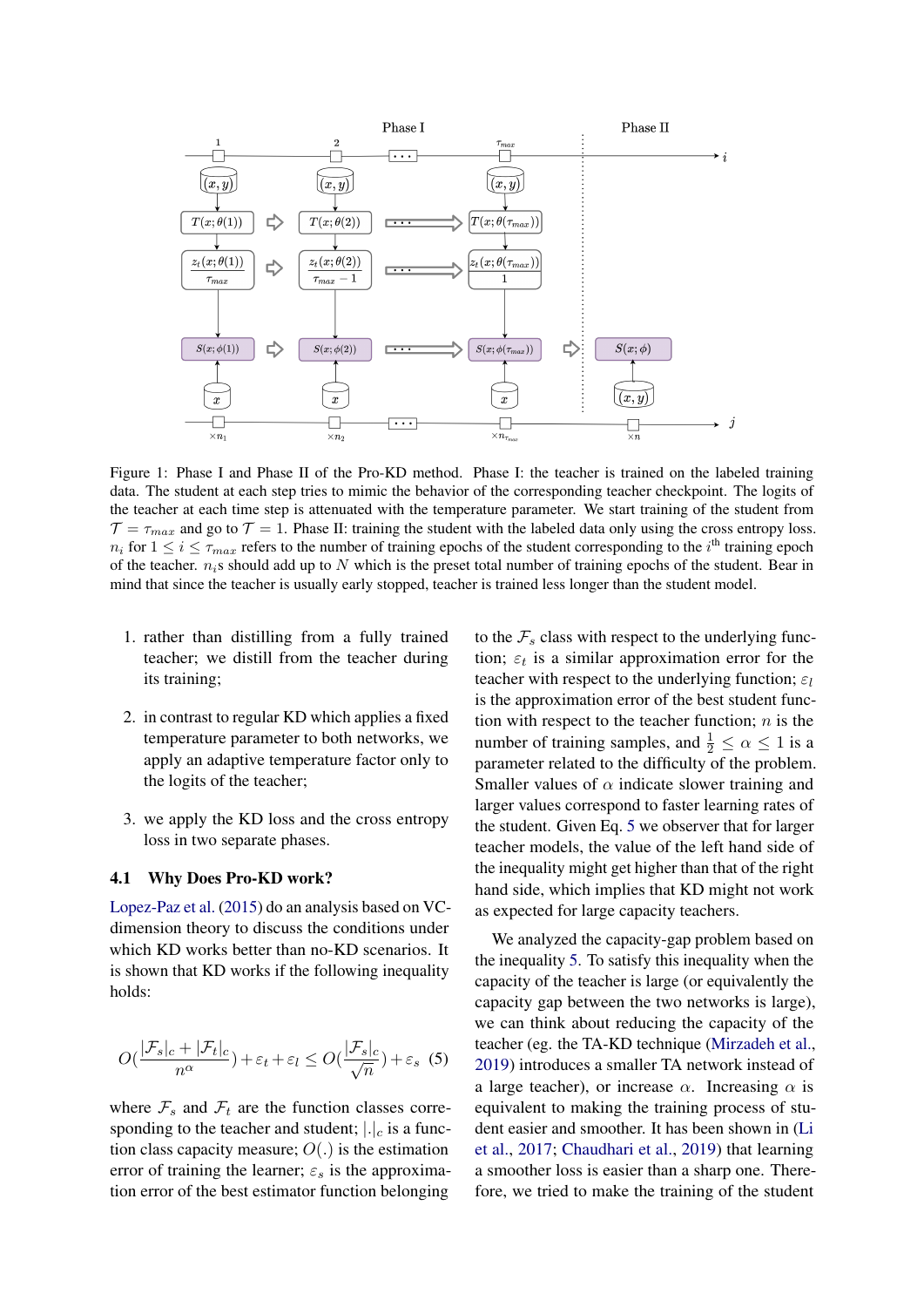<span id="page-5-0"></span>Table 2: Comparing the test accuracy of Pro-KD, TAKD [\(Mirzadeh et al.,](#page-9-2) [2019\)](#page-9-2), Annealing-KD [\(Jafar](#page-8-17)[pour et al.,](#page-8-17) [2021\)](#page-8-17), RCO [\(Jin et al.,](#page-8-14) [2019\)](#page-8-14), regular KD, and student without teacher on CIFAR-10 dataset with both ResNet and CNN models

| Model  | Type          | Training method | Accuracy |
|--------|---------------|-----------------|----------|
|        | Teacher(110)  | from scratch    | 93.8     |
| ResNet | TA(20)        | КD              | 92.39    |
|        | Student(8)    | from scratch    | 88.44    |
|        | Student(8)    | КD              | 88.45    |
|        | Student(8)    | <b>TAKD</b>     | 88.47    |
|        | student $(8)$ | <b>RCO</b>      | 88.90    |
|        | Student(8)    | Annealing-KD    | 89.44    |
|        | Student(8)    | Pro-KD (ours)   | 90.01    |

<span id="page-5-1"></span>Table 3: Comparing the test accuracy of Pro-KD, TAKD [\(Mirzadeh et al.,](#page-9-2) [2019\)](#page-9-2), Annealing-KD [\(Jafar](#page-8-17)[pour et al.,](#page-8-17) [2021\)](#page-8-17), RCO [\(Jin et al.,](#page-8-14) [2019\)](#page-8-14), regular KD, and student without teacher on CIFAR-100 dataset with both ResNet and CNN models

| Model  | Type          | Training method | Accuracy |
|--------|---------------|-----------------|----------|
|        | teacher(110)  | from scratch    | 71.92    |
|        | TA(20)        | КD              | 67.6     |
| ResNet | student $(8)$ | from scratch    | 61.37    |
|        | student $(8)$ | KD              | 61.41    |
|        | student $(8)$ | <b>RCO</b>      | 61.62    |
|        | student $(8)$ | <b>TAKD</b>     | 61.82    |
|        | student $(8)$ | Annealing KD    | 63.1     |
|        | student $(8)$ | Pro-KD (ours)   | 63.43    |

smoother by following the teacher's training steps and also applying the adaptive temperature factor. In addition to this justification, we present a theoretical justification in the Appendix.

### 5 Experiments and Results

In this section, we evaluate our Pro-KD on 3 different sets of experiments: on image classification, natural language understanding and question answering tasks. In all these three experiments, we compare Pro-KD with the state-of-the-art techniques such as TA-KD [\(Mirzadeh et al.,](#page-9-2) [2019\)](#page-9-2), Annealing-KD [\(Jafari et al.,](#page-8-10) [2021\)](#page-8-10) and RCO [\(Jin](#page-8-14) [et al.,](#page-8-14) [2019\)](#page-8-14) technique and other baselines such as the original KD method [\(Hinton et al.,](#page-8-0) [2015\)](#page-8-0) and also without KD baselines.

## 5.1 Experimental Setup for Image Classification Tasks

Data We used CIFAR-10 and CIFAR-100 [\(Krizhevsky et al.,](#page-8-18) [2009\)](#page-8-18) datasets for our experiments on the image classification tasks.

Both datasets have 60,000 of  $32 \times 32$  color images distributed into 50,000 training and 10,000 test samples, with 10 classes for CIFAR-10 and 100 classes for CIFAR-100

Setup For these experiments, we used ResNet-8 as the student and resNet-110 as the teacher models. The experimental setups are similar to TAKD method [\(Mirzadeh et al.,](#page-9-2) [2019\)](#page-9-2). Also for the TAKD baseline, we used ResNet-20 as the TA model. The results of these experiments can be found in table [2](#page-5-0) and [3](#page-5-1) for comparison. For the baselines, first, the ResNet-110 teacher is trained from scratch on the given datasets and then it is used for training baselines with KD. For TAKD baseline, the original KD method is applied to train the TA network with the teacher network and it is applied to train the student network with TA network. For training the student with the proposed Pro-KD method, we trained the teacher for 160 epochs. For training the student, we used maximum temperature 10 and learning rate 0.1. For every 16 epochs we decrease the temperature. Also, we used 140 epochs as warm-up epochs and the increment factor is 1.

Results As it is shown in Tables [2](#page-5-0) and [3,](#page-5-1) Pro-KD outperforms other baselines for both CIFAR-10 and CIFAR-100 experiments. Also, it is worth mentioning that the Annealing-KD technique is the second best result. RCO and TAKD both perform on-par with the regular KD and training the student from scratch.

## 5.2 Experimental Setup for Natural Language Understanding Tasks on the GLUE Benchmark

Data We use the General Language Understanding Evaluation (GLUE) benchmark [\(Wang et al.,](#page-9-12) [2018\)](#page-9-12), which consists of 9 natural language understanding tasks. The tasks cover textual entailment (RTE and MNLI), question-answer entailment (QNLI), paraphrase (MRPC), question paraphrase (QQP), sentiment (SST-2), textual similarity (STS-B), linguistic acceptability (CoLA), and Winograd Schema (WNLI).

Setup We perform experiments with multiple students of varying capacities. In the first experiment (Table [4\)](#page-6-0), we use RoBERTa-large (24-layers)as teacher, DistilRoBERTa (6-layers) as student, and RoBERTa-base (12-layers) as the teacher-assistant for the TAKD baseline. For Pro-KD, we train the teacher for 5 epochs, and for training the student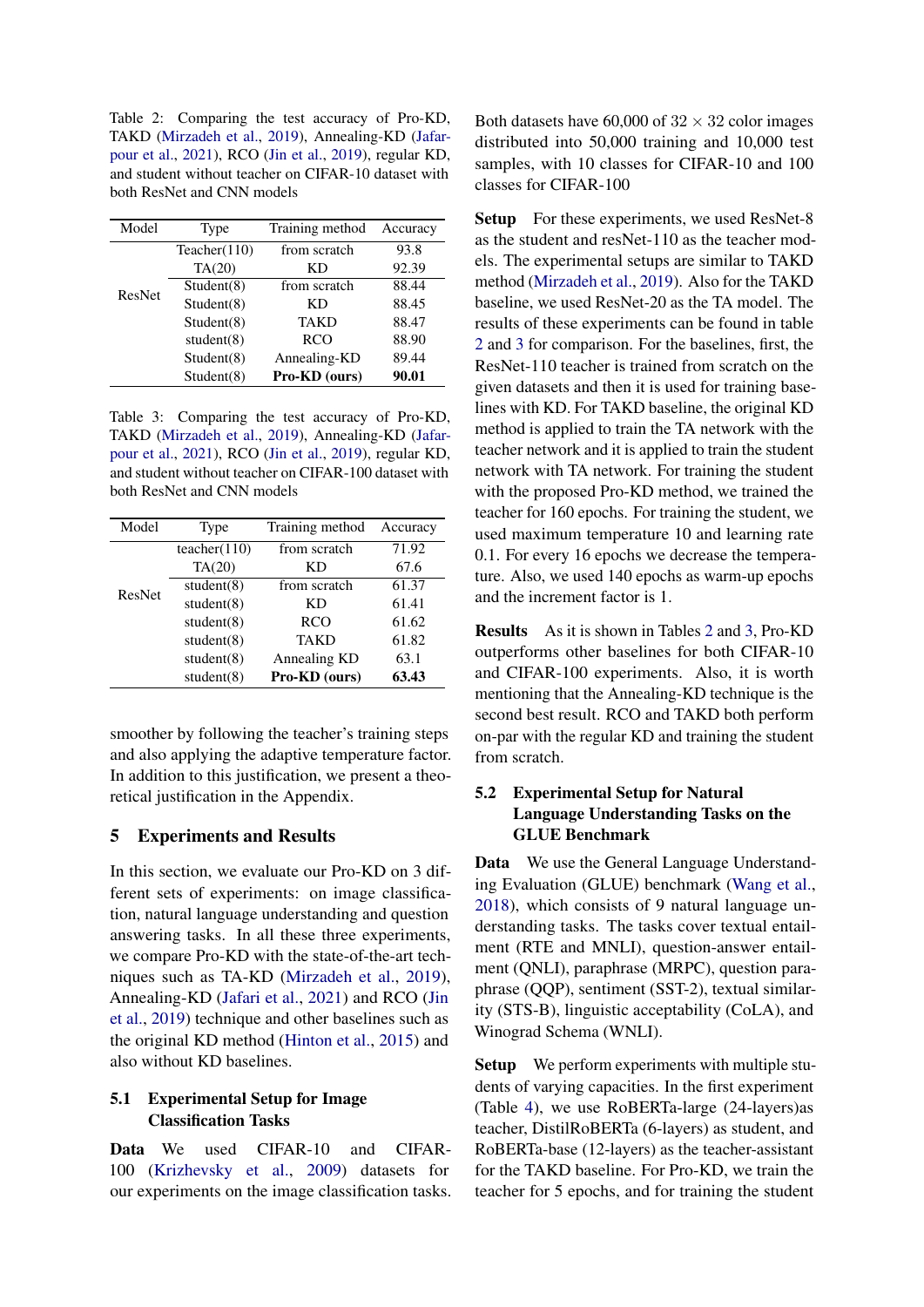<span id="page-6-0"></span>Table 4: Dev set results of training DistilRoBERTa using the RoBERTa<sub>Large</sub> model on the GLUE benchmark.

| KD Method                   | CoLA  | <b>RTE</b> | <b>MRPC</b> | STS-B | $SST-2$ | <b>ONLI</b> | <b>OOP</b> | <b>MNLI</b> | Score |
|-----------------------------|-------|------------|-------------|-------|---------|-------------|------------|-------------|-------|
| $RoBERTa_{Large}$ (Teacher) | 67    | 85         | 91.63       | 92.53 | 96.21   | 94.53       | 91.45      | 89.94/89.97 | 88.54 |
| DistilRoBERTa(NoKD)         | 61.9  | 69.31      | 89.85       | 88.46 | 91.86   | 91.31       | 90.04      | 84.03/83.69 | 83.32 |
| Vanilla KD                  | 60.97 | 71.11      | 90.2        | 88.86 | 92.54   | 91.37       | 91.64      | 84.18/84.11 | 83.85 |
| <b>TAKD</b>                 | 61.15 | 71.84      | 89.91       | 88.94 | 92.54   | 91.32       | 91.7       | 83.89/84.18 | 83.93 |
| RCO.                        | 60.66 | 72.2       | 90.56       | 88.41 | 91.97   | 91.09       | 90.04      | 88.04/84.18 | 63.63 |
| Annealing KD                | 61.67 | 73.64      | 90.6        | 89.01 | 93.11   | 91.64       | 91.5       | 85.34/84.6  | 84.52 |
| <b>Pro-KD</b> (Ours)        | 62.14 | 73.64      | 91.9        | 88.8  | 92.66   | 91.47       | 91.53      | 84.83/84.84 | 84.62 |

<span id="page-6-2"></span>Table 5: Test set results of DistilRoBERTa trained on the GLUE tasks using the RoBERTa<sub>Large</sub> teacher model.

| KD Method            | CoLA | <b>RTE</b> | MRPC      | STS-B     | SST-2 | ONLI | <b>OOP</b> | <b>MNLI</b> | Score |
|----------------------|------|------------|-----------|-----------|-------|------|------------|-------------|-------|
| Vanilla KD           | 54.3 | 74.1       | 86/80.8   | 85.7/84.9 | 93.1  | 90.8 | 71.9/89.5  | 83.6/82.9   | 80.62 |
| <b>TAKD</b>          | 53.2 | 74.2       | 86.7/82.7 | 85.6/84.4 | 93.2  | 91.0 | 72/89.4    | 83.8/83.2   | 80.69 |
| RCO.                 | 55.1 | 73.0       | 89.7/86.0 | 85.0/83.8 | 93.5  | 88.9 | 69.5/87.6  | 83.2/82.4   | 80.51 |
| Annealing KD         | 54   | 73.7       | 88.0/83.9 | 87.0/86.6 | 93.6  | 90.8 | 72.6/89.7  | 83.8/83.9   | 81.23 |
| <b>Pro-KD</b> (Ours) | 55.8 | 73.6       | 88.7/84.2 | 87.2/86.7 | 93.4  | 91.0 | 72.6/89.5  | 84.6/83.8   | 81.56 |

| Table 6: BERT-Small results for Pro-KD on GLUE dev set |  |
|--------------------------------------------------------|--|
|--------------------------------------------------------|--|

| KD Method         | CoLA  | <b>RTE</b> | <b>MRPC</b> | STS-B | $SST-2$ | ONLI  | OOP   | <b>MNLI</b>   | Score  |
|-------------------|-------|------------|-------------|-------|---------|-------|-------|---------------|--------|
| $BERT_{Large}$    | 61.89 | 68.96      | 88.22       | 89.58 | 92.89   | 92.4  | 90.23 | 86.1/86.25    | 83.79  |
| BERT-Small (NoKD) | 44.05 | 64.98      | 83.75       | 87.41 | 88.3    | 86.49 | 88.43 | 78.42/78.57   | 77.74  |
| Vanilla KD        | 43.28 | 64.98      | 84.96       | 85.95 | 88.65   | 86.75 | 88.24 | 78.62 / 78.55 | 77.67  |
| <b>TAKD</b>       | 43.79 | 65.7       | 83.98       | 86.44 | 88.88   | 86.78 | 88.4  | 78.78/78.64   | 77.84  |
| <b>RCO</b>        | 44.32 | 65.7       | 84.91       | 85.48 | 88.99   | 86.32 | 87.52 | 78.35 / 78.85 | 77.73  |
| Annealing KD      | 45    | 63.9       | 87.09       | 87.04 | 89.56   | 86.99 | 88.58 | 78.66/78.23   | 78.33  |
| Pro-KD            | 42.37 | 66.79      | 87.78       | 87.09 | 89.91   | 87.88 | 88.79 | 79.18/79.17   | 78.72. |

Table 7: The GLUE leaderboard test results of training BERT-Small from the BERT<sub>Large</sub> teacher.

<span id="page-6-1"></span>

| KD Method         | CoLA | <b>RTE</b> | <b>MRPC</b> | STS-B | $SST-2$ | ONLI | <b>OOP</b> | <b>MNLI</b> | Score |
|-------------------|------|------------|-------------|-------|---------|------|------------|-------------|-------|
| BERT-Small (NoKD) | 41.3 | 62.6       | 79.7        | 80.05 | 89      | 86.3 | 78.05      | 78.3/77.6   | 74.37 |
| Vanilla KD        | 37.3 | 63.4       | 80.55       | 78.15 | 90.2    | 86.5 | 78.25      | 78/76.5     | 73.95 |
| TAKD              | 38.5 | 62.3       | 80.5        | 79.25 | 89.7    | 86.7 | 78         | 78.2/76.9   | 74.06 |
| RCO               | 40.3 | 61.7       | 79.75       | 78.95 | 90.6    | 86.4 | 78.35      | 78.3/77.3   | 74.23 |
| Annealing KD      | 38.6 | 63.1       | 81.85       | 80.6  | 91.2    | 87.3 | 78.35      | 77.8/177.4  | 74.83 |
| Pro-KD            | 39   | 62.7       | 82.9        | 80.45 | 91.2    | 87.5 | 79.15      | 78.6/78.2   | 75.16 |

<span id="page-6-3"></span>Table 8: DistilRoBERTa results for Pro-KD on SQuAD

| KD Method     | Squad 1.1 | Squad 2.0 |
|---------------|-----------|-----------|
| Teacher       | 93.7      | 87        |
| Vanilla KD    | 85        | 73.65     |
| <b>TAKD</b>   | 85.4      | 73.8      |
| <b>Pro-KD</b> | 86        | 76        |

<span id="page-6-4"></span>Table 9: BERT-Small results for Pro-KD on SQuAD

| KD Method  | Squad 1.1 | Squad 2.0 |
|------------|-----------|-----------|
| Teacher    | 90.2      | 81        |
| Vanilla KD | 78.54     | 61.66     |
| TAKD       | 78.5      | 61.66     |
| Pro-KD     | 79.7      | 62.76     |

we use a maximum temperature of 5, increment factor of 2 for number of epochs, learning rate of 2e-5 and number of warmup epochs 2 for all tasks. For the second experiment (Table [7\)](#page-6-1), we use BERT-large (24-layers) as teacher, BERT-Small (4-layers) as student, and BERT-base (12-layers) as the teacher-assistant for TAKD. We train the teacher for 7 epochs, and for the student we use a maximum temperature of 7 for all tasks, increment factor of 1, and number of warmup epochs

1. For the learning rate, we use 5e-5 for RTE and MRPC, and 2e-5 for all other tasks. Additional details about other hyperparameters can be found in the appendix.

Results We present our results in Tables [4,](#page-6-0) [5](#page-6-2) and [7.](#page-6-1) Tables [4](#page-6-0) and [7](#page-6-1) compare the performance of Pro-KD with Vanilla KD and TAKD on the GLUE dev set, while Table [5](#page-6-2) presents the results of DistilRoBERTa on the test set based on GLUE bench-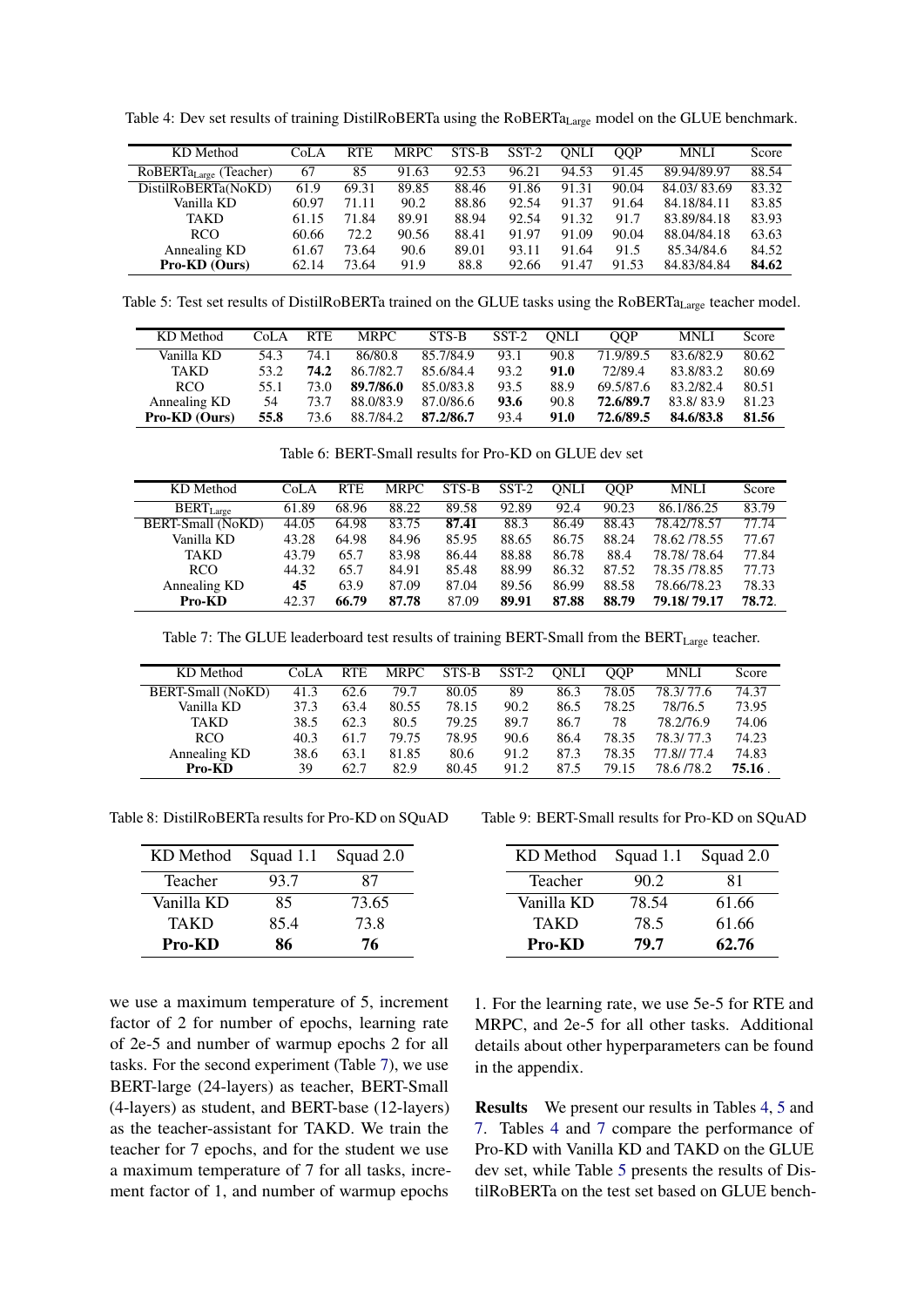<span id="page-7-0"></span>

| Table 10: Experimenting the impact of the adaptive temperature factor in Pro-KD using DistilRoBERTa trained |  |  |  |  |
|-------------------------------------------------------------------------------------------------------------|--|--|--|--|
| with RoBERTa-large on the GLUE benchmark                                                                    |  |  |  |  |

| KD Method                | CoLA   | <b>RTE</b>  |       | MRPC STS-B SST-2 ONLI OOP |       |        |        | <b>MNLI</b> (392K) | <b>WNLI</b> | Avg    |
|--------------------------|--------|-------------|-------|---------------------------|-------|--------|--------|--------------------|-------------|--------|
|                          | (8.5k) | (2.5k)      |       | $(3.5k)$ $(5.7k)$         | (67k) | (108k) | (363k) | (392k)             |             |        |
| Pro-KD                   |        | 62.14 73.64 | 91.9  | 88.8                      | 92.66 | 91.47  | 91.53  | 84.83/84.84        | 57.74       | -81.63 |
| <b>Pro-KD</b> w/o $\tau$ | 58.66  | 70.03       | 91.74 | 88.0                      | 92.43 | 91.76  | 91.55  | 84.95/85.41        | 56.33       | 80.61  |

mark's leaderboard. We see that Pro-KD significantly outperforms Vanilla KD and TAKD for both DistilRoBERTa and BERT-Small models. Even though TAKD is able to improve over Vanilla KD, the performance gain is much smaller compared to Pro-KD, demonstrating Pro-KD's high effectiveness in dealing with the large capacity gap problem.

## 5.3 Experimental Setup for Question Answering

Data We use the Stanford Question Answering Datasets (SQuAD v1.1 and SQuAD v2.0) which are a collection of 100k crowd-sourced question/answer pairs. Given a question and a passage from Wikipedia containing the answer, the task is to predict the answer text span in the passage.The SQuAD 2.0 task extends the SQuAD 1.1 problem definition by allowing for the possibility that no short answer exists in the provided paragraph.

Setup Similar to the GLUE experiments, we perform experiments on 2 different students. In the first experiment (Table [8\)](#page-6-3), we use RoBERTa-large (24-layers) as teacher, DistilRoBERTa (6-layers) as student, and RoBERTa-base (12-layers) as the teacher-assistant for the TAKD baseline. We train the teacher for 3 epochs, and for the student we use a maximum temperature of 3, increment factor of 1, number of warmup epochs 1, and a learning rate of 3e-5 with a batch size of 12 for both Squad v1.1 and Squad 2.0. For the second experiment (Table [9\)](#page-6-4), we use BERT-large (24-layers) as teacher, BERT-Small (4-layers) as student, and BERT-base (12-layers) as the teacher-assistant for TAKD. We train the teacher for 3 epochs, and for the student we use a maximum temperature of 3, increment factor of 1, number of warmup epochs 1, and a learning rate of 3e-5 with a batch size of 12. Additional details about other hyperparameters can be found in the appendix.

Results We present our results in Tables [8](#page-6-3) and [9.](#page-6-4) We again see that Pro-KD consistently outperforms Vanilla KD and TAKD for both Squad v1.1 and Squad 2.0 tasks.

## 5.4 Ablation Studies and Further Analysis

The Impact of the Temperature Factor Here we show the impact of having the adaptive temperature factor in our technique. The adaptive temperature helps the student model to be exposed to a softened version of the teacher in earlier stages. In this regard we repeated our experiment on the GLUE benchmark when the student is DistilRoBERTa and the teacher is RoBERTa-large. Table [10](#page-7-0) shows the result of Pro-KD with and without the temperature. The results indicate that dropping the adaptive temperature will hamper the performance of our model by about 1% on the average GLUE score.

## 6 Conclusion

In this paper, we highlighted the importance of the capacity-gap problem in KD. We used the VC-dimension analysis to show that dealing with larger teachers may discount the benefit of using knowledge distillation in training. To address this capacity-gap problem, we introduced our Pro-KD technique. Our technique was based on defining a smoother training journey for the student by following the training footprints of the teacher instead of solely relying on distilling from a mature fullytrained teacher. In other words, in contrast to the regular knowledge distillation recipe for model compression in which the student model learns only from a fix fully-trained teacher, in our Pro-KD method, the student learns even from the training path of the teacher. We believe that following the training footsteps of the teacher can be quite influential in improving the student training and can lead to mitigating the capacity-gap problem in KD as well. We showed our theoretical analysis and justifications to support this idea; moreover, we evaluated our technique using a comprehensive set of experiments on different tasks such as image classification (CIFAR-10 and CIFAR-100), NLP language understanding tasks of the GLUE benchmark, and question answering (SQuAD 1.1 and 2.0) using BERT-based models and consistently got superior results.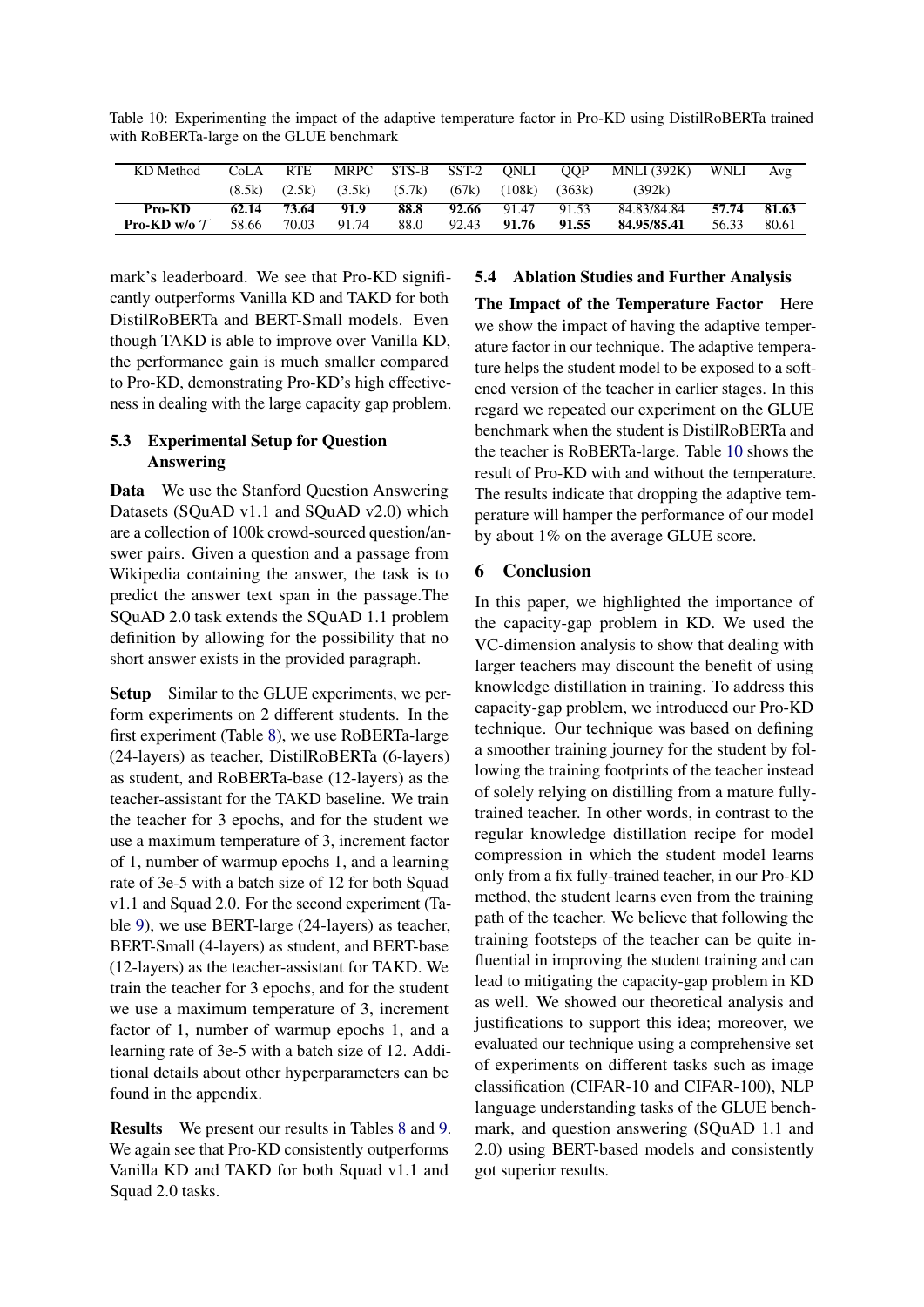### References

- <span id="page-8-6"></span>Tom B Brown, Benjamin Mann, Nick Ryder, Melanie Subbiah, Jared Kaplan, Prafulla Dhariwal, Arvind Neelakantan, Pranav Shyam, Girish Sastry, Amanda Askell, et al. 2020. Language models are few-shot learners. *arXiv preprint arXiv:2005.14165*.
- <span id="page-8-16"></span>Pratik Chaudhari, Anna Choromanska, Stefano Soatto, Yann LeCun, Carlo Baldassi, Christian Borgs, Jennifer Chayes, Levent Sagun, and Riccardo Zecchina. 2019. Entropy-sgd: Biasing gradient descent into wide valleys. *Journal of Statistical Mechanics: Theory and Experiment*, 2019(12):124018.
- <span id="page-8-4"></span>Yevgen Chebotar and Austin Waters. 2016. Distilling knowledge from ensembles of neural networks for speech recognition. In *INTERSPEECH*.
- <span id="page-8-9"></span>Jang Hyun Cho and Bharath Hariharan. 2019. On the efficacy of knowledge distillation. In *Proceedings of the IEEE/CVF International Conference on Computer Vision*, pages 4794–4802.
- <span id="page-8-13"></span>Woo Suk Choi, Kyoung-Woon On, Yu-Jung Heo, and Byoung-Tak Zhang. 2020. [Toward general scene](https://doi.org/10.18653/v1/2020.alvr-1.2) [graph: Integration of visual semantic knowledge](https://doi.org/10.18653/v1/2020.alvr-1.2) [with entity synset alignment.](https://doi.org/10.18653/v1/2020.alvr-1.2) In *Proceedings of the First Workshop on Advances in Language and Vision Research*, pages 7–11, Online. Association for Computational Linguistics.
- <span id="page-8-2"></span>Kevin Clark, Minh-Thang Luong, Urvashi Khandelwal, Christopher D Manning, and Quoc V Le. 2019. Bam! born-again multi-task networks for natural language understanding. *arXiv preprint arXiv:1907.04829*.
- <span id="page-8-5"></span>Jacob Devlin, Ming-Wei Chang, Kenton Lee, and Kristina Toutanova. 2019. [BERT: Pre-training of](https://doi.org/10.18653/v1/N19-1423) [deep bidirectional transformers for language under](https://doi.org/10.18653/v1/N19-1423)[standing.](https://doi.org/10.18653/v1/N19-1423) In *Proceedings of the 2019 Conference of the North American Chapter of the Association for Computational Linguistics: Human Language Technologies, Volume 1 (Long and Short Papers)*, pages 4171–4186, Minneapolis, Minnesota. Association for Computational Linguistics.
- <span id="page-8-19"></span>Bin Dong, Jikai Hou, Yiping Lu, and Zhihua Zhang. 2019. Distillation  $\approx$  Early stopping? harvesting dark knowledge utilizing anisotropic information retrieval for overparameterized neural network. *arXiv preprint arXiv:1910.01255*.
- <span id="page-8-20"></span>Simon S Du, Xiyu Zhai, Barnabas Poczos, and Aarti Singh. 2018. Gradient descent provably optimizes over-parameterized neural networks. *arXiv preprint arXiv:1810.02054*.
- <span id="page-8-12"></span>Tommaso Furlanello, Zachary C Lipton, Michael Tschannen, Laurent Itti, and Anima Anandkumar. 2018. Born again neural networks. *arXiv preprint arXiv:1805.04770*.
- <span id="page-8-3"></span>Qiushan Guo, Xinjiang Wang, Yichao Wu, Zhipeng Yu, Ding Liang, Xiaolin Hu, and Ping Luo. 2020. Online knowledge distillation via collaborative learning. In *Proceedings of the IEEE/CVF Conference on Computer Vision and Pattern Recognition*, pages 11020–11029.
- <span id="page-8-11"></span>Sangchul Hahn and Heeyoul Choi. 2019. Selfknowledge distillation in natural language processing. *arXiv preprint arXiv:1908.01851*.
- <span id="page-8-0"></span>Geoffrey Hinton, Oriol Vinyals, and Jeff Dean. 2015. Distilling the knowledge in a neural network. *arXiv preprint arXiv:1503.02531*.
- <span id="page-8-21"></span>Arthur Jacot, Franck Gabriel, and Clément Hongler. 2018. Neural tangent kernel: Convergence and generalization in neural networks. *arXiv preprint arXiv:1806.07572*.
- <span id="page-8-10"></span>Aref Jafari, Mehdi Rezagholizadeh, Pranav Sharma, and Ali Ghodsi. 2021. [Annealing knowledge distil](https://aclanthology.org/2021.eacl-main.212)[lation.](https://aclanthology.org/2021.eacl-main.212) In *Proceedings of the 16th Conference of the European Chapter of the Association for Computational Linguistics: Main Volume*, pages 2493–2504, Online. Association for Computational Linguistics.
- <span id="page-8-17"></span>Borna Jafarpour, Dawn Sepehr, and Nick Pogrebnyakov. 2021. [Active curriculum learning.](https://doi.org/10.18653/v1/2021.internlp-1.6) In *Proceedings of the First Workshop on Interactive Learning for Natural Language Processing*, pages 40–45, Online. Association for Computational Linguistics.
- <span id="page-8-1"></span>Xiaoqi Jiao, Yichun Yin, Lifeng Shang, Xin Jiang, Xiao Chen, Linlin Li, Fang Wang, and Qun Liu. 2019. Tinybert: Distilling bert for natural language understanding. *arXiv preprint arXiv:1909.10351*.
- <span id="page-8-14"></span>Xiao Jin, Baoyun Peng, Yichao Wu, Yu Liu, Jiaheng Liu, Ding Liang, Junjie Yan, and Xiaolin Hu. 2019. Knowledge distillation via route constrained optimization. In *Proceedings of the IEEE/CVF International Conference on Computer Vision*, pages 1345– 1354.
- <span id="page-8-7"></span>Ehsan Kamalloo, Mehdi Rezagholizadeh, Peyman Passban, and Ali Ghodsi. 2021. [Not far away, not so](https://doi.org/10.18653/v1/2021.findings-acl.309) [close: Sample efficient nearest neighbour data aug](https://doi.org/10.18653/v1/2021.findings-acl.309)[mentation via MiniMax.](https://doi.org/10.18653/v1/2021.findings-acl.309) In *Findings of the Association for Computational Linguistics: ACL-IJCNLP 2021*, pages 3522–3533, Online. Association for Computational Linguistics.
- <span id="page-8-8"></span>Yoon Kim and Alexander M Rush. 2016. Sequencelevel knowledge distillation. *arXiv preprint arXiv:1606.07947*.
- <span id="page-8-18"></span>Alex Krizhevsky, Geoffrey Hinton, et al. 2009. Learning multiple layers of features from tiny images.
- <span id="page-8-15"></span>Hao Li, Zheng Xu, Gavin Taylor, Christoph Studer, and Tom Goldstein. 2017. Visualizing the loss landscape of neural nets. *arXiv preprint arXiv:1712.09913*.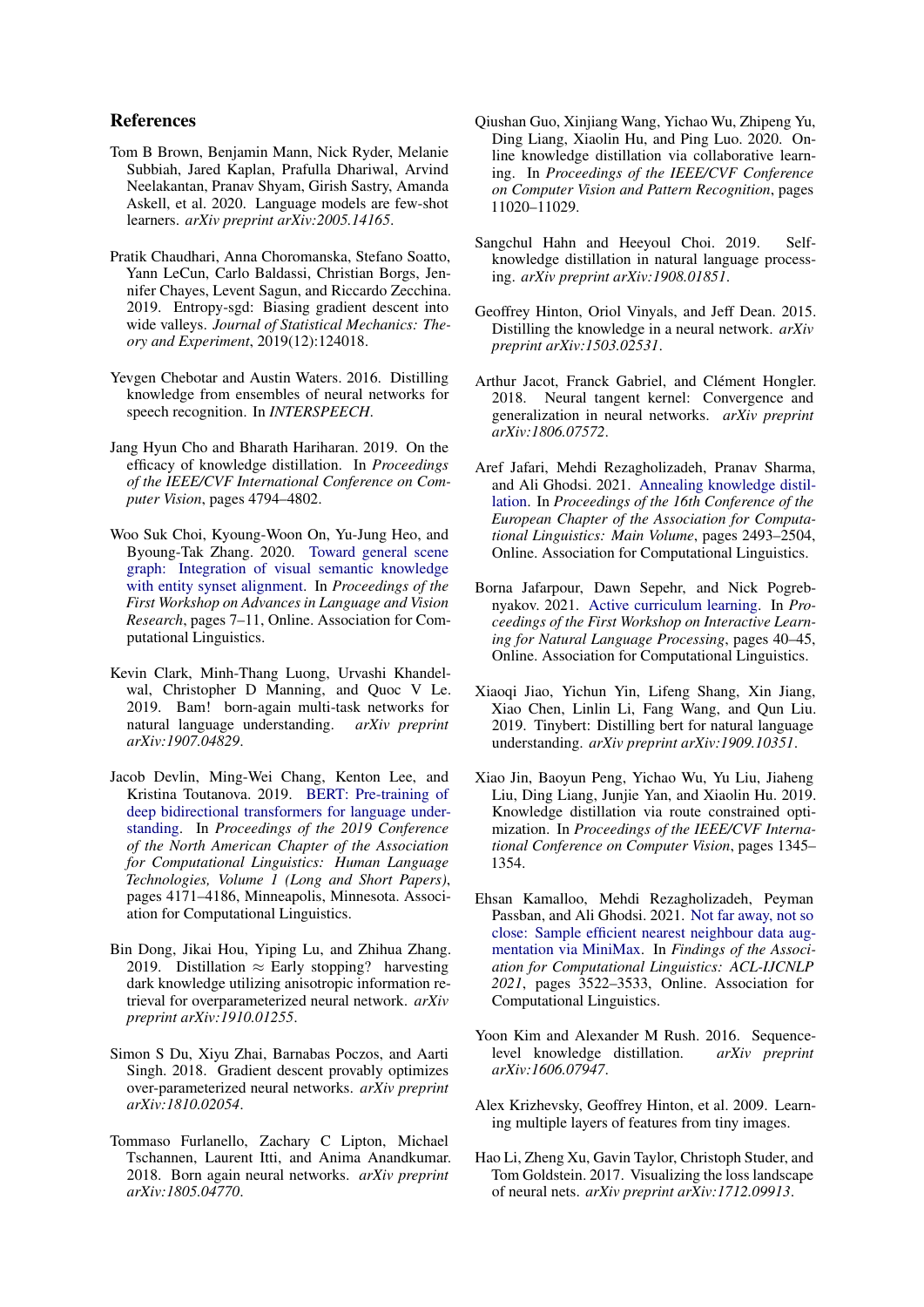- <span id="page-9-14"></span>Mingchen Li, Mahdi Soltanolkotabi, and Samet Oymak. 2020. Gradient descent with early stopping is provably robust to label noise for overparameterized neural networks. In *International Conference on Artificial Intelligence and Statistics*, pages 4313–4324. PMLR.
- <span id="page-9-10"></span>David Lopez-Paz, Léon Bottou, Bernhard Schölkopf, and Vladimir Vapnik. 2015. Unifying distillation and privileged information. *arXiv preprint arXiv:1511.03643*.
- <span id="page-9-2"></span>Seyed-Iman Mirzadeh, Mehrdad Farajtabar, Ang Li, and Hassan Ghasemzadeh. 2019. Improved knowledge distillation via teacher assistant: Bridging the gap between student and teacher. *arXiv preprint arXiv:1902.03393*.
- <span id="page-9-13"></span>Samet Oymak and Mahdi Soltanolkotabi. 2019. Overparameterized nonlinear learning: Gradient descent takes the shortest path? In *International Conference on Machine Learning*, pages 4951–4960. PMLR.
- <span id="page-9-6"></span>Peyman Passban, Yimeng Wu, Mehdi Rezagholizadeh, and Qun Liu. 2021. [ALP-KD: attention-based layer](https://ojs.aaai.org/index.php/AAAI/article/view/17610) [projection for knowledge distillation.](https://ojs.aaai.org/index.php/AAAI/article/view/17610) In *Thirty-Fifth AAAI Conference on Artificial Intelligence, AAAI 2021, Thirty-Third Conference on Innovative Applications of Artificial Intelligence, IAAI 2021, The Eleventh Symposium on Educational Advances in Artificial Intelligence, EAAI 2021, Virtual Event, February 2-9, 2021*, pages 13657–13665. AAAI Press.
- <span id="page-9-9"></span>Ahmad Rashid, Vasileios Lioutas, Abbas Ghaddar, and Mehdi Rezagholizadeh. 2020. Towards zero-shot knowledge distillation for natural language processing. *arXiv preprint arXiv:2012.15495*.
- <span id="page-9-8"></span>Ahmad Rashid, Vasileios Lioutas, and Mehdi Rezagholizadeh. 2021. [MATE-KD: Masked adversarial](https://doi.org/10.18653/v1/2021.acl-long.86) [TExt, a companion to knowledge distillation.](https://doi.org/10.18653/v1/2021.acl-long.86) In *Proceedings of the 59th Annual Meeting of the Association for Computational Linguistics and the 11th International Joint Conference on Natural Language Processing (Volume 1: Long Papers)*, pages 1062– 1071, Online. Association for Computational Linguistics.
- <span id="page-9-16"></span>Andrew M Saxe, Yamini Bansal, Joel Dapello, Madhu Advani, Artemy Kolchinsky, Brendan D Tracey, and David D Cox. 2019. On the information bottleneck theory of deep learning. *Journal of Statistical Mechanics: Theory and Experiment*, 2019(12):124020.
- <span id="page-9-1"></span>Siqi Sun, Yu Cheng, Zhe Gan, and Jingjing Liu. 2019. Patient knowledge distillation for bert model compression. *arXiv preprint arXiv:1908.09355*.
- <span id="page-9-0"></span>Zhiqing Sun, Hongkun Yu, Xiaodan Song, Renjie Liu, Yiming Yang, and Denny Zhou. Mobilebert: Taskagnostic compression of bert for resource limited devices.
- <span id="page-9-15"></span>Naftali Tishby and Noga Zaslavsky. 2015. Deep learning and the information bottleneck principle. In *2015 IEEE Information Theory Workshop (ITW)*, pages 1–5. IEEE.
- <span id="page-9-12"></span>Alex Wang, Amanpreet Singh, Julian Michael, Felix Hill, Omer Levy, and Samuel Bowman. 2018. [GLUE: A multi-task benchmark and analysis plat](https://doi.org/10.18653/v1/W18-5446)[form for natural language understanding.](https://doi.org/10.18653/v1/W18-5446) In *Proceedings of the 2018 EMNLP Workshop BlackboxNLP: Analyzing and Interpreting Neural Networks for NLP*, pages 353–355, Brussels, Belgium. Association for Computational Linguistics.
- <span id="page-9-7"></span>Yimeng Wu, Peyman Passban, Mehdi Rezagholizadeh, and Qun Liu. 2020. [Why skip if you can combine: A](https://doi.org/10.18653/v1/2020.emnlp-main.74) [simple knowledge distillation technique for interme](https://doi.org/10.18653/v1/2020.emnlp-main.74)[diate layers.](https://doi.org/10.18653/v1/2020.emnlp-main.74) In *Proceedings of the 2020 Conference on Empirical Methods in Natural Language Processing (EMNLP)*, pages 1016–1021, Online. Association for Computational Linguistics.
- <span id="page-9-3"></span>Zhenchuan Yang, Chun Zhang, Weibin Zhang, Jianxiu Jin, and Dongpeng Chen. 2019. Essence knowledge distillation for speech recognition. *ArXiv*, abs/1906.10834.
- <span id="page-9-4"></span>Ji Won Yoon, Hyeonseung Lee, Hyung Yong Kim, Won Ik Cho, and Nam Soo Kim. 2020. Tutornet: Towards flexible knowledge distillation for end-to-end speech recognition. *ArXiv*, abs/2008.00671.
- <span id="page-9-11"></span>Sukmin Yun, Jongjin Park, Kimin Lee, and Jinwoo Shin. 2020. Regularizing class-wise predictions via self-knowledge distillation. In *Proceedings of the IEEE/CVF Conference on Computer Vision and Pattern Recognition*, pages 13876–13885.
- <span id="page-9-5"></span>Wei Zeng, Xiaozhe Ren, Teng Su, Hui Wang, Yi Liao, Zhiwei Wang, Xin Jiang, ZhenZhang Yang, Kaisheng Wang, Xiaoda Zhang, et al. 2021. Pangu- $\alpha$ : Large-scale autoregressive pretrained chinese language models with auto-parallel computation. *arXiv preprint arXiv:2104.12369*.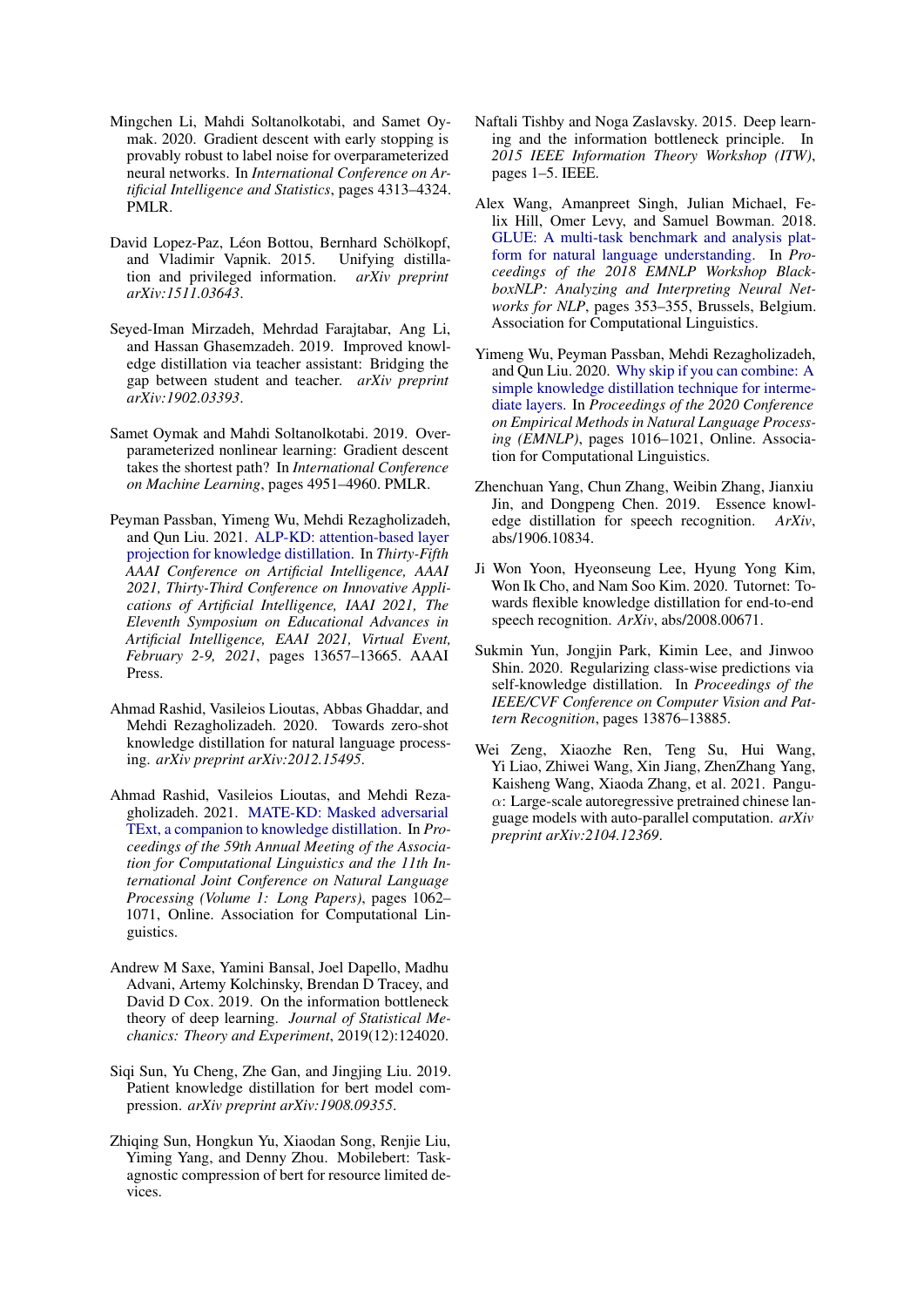#### A Why Does Pro-KD Work?

Theoretical Justification In this section, first we state stopping the training procedure of the teacher at early epochs will improve Knowledge Distillation. Then, we argue that our method will exploit this fact without requiring any effort on finding the epoch at which early stopping the teacher leads to the optimum Knowledge Distillation. Finally, we will conclude that training the student together with the teacher leads to an important advantage that provides the student with the opportunity of exploiting the knowledge of the optimum teacher.

In knowledge distillation, soft labels coming from a pre-trained teacher contains some so-called *dark knowledge* [\(Dong et al.,](#page-8-19) [2019\)](#page-8-19) which gives a signal about the relative differences between the probabilities of the classes.

It is shown by [\(Cho and Hariharan,](#page-8-9) [2019\)](#page-8-9) and [\(Dong et al.,](#page-8-19) [2019\)](#page-8-19) that early stopping during training of the teacher network improves the performance of Knowledge Distillation significantly; in other words, there is an optimal epoch at which if teacher training is stopped, the resulting teacher will act as a better teacher compared to the ones stopped at earlier or later epochs. Authors of [\(Cho and Hariharan,](#page-8-9) [2019\)](#page-8-9) have shown this fact through experiments based on performing KD by using pre-trained teacher networks stopped at different epochs, and they also have indicated that changing the temperature cannot compensate lost Dark Knowledge. Authors of [\(Dong et al.,](#page-8-19) [2019\)](#page-8-19) have provided mathematical justification showing that neural network learns more useful information faster. They have used the methods proposed in papers [\(Du et al.,](#page-8-20) [2018;](#page-8-20) [Oymak and Soltanolkotabi,](#page-9-13) [2019;](#page-9-13) [Li et al.,](#page-9-14) [2020\)](#page-9-14), and the concept of Neural Tangent Kernel introduced by [\(Jacot et al.,](#page-8-21) [2018\)](#page-8-21) in order to reach an asymptotic conclusion. This conclusion states that for infinite wide neural networks, gradient descend algorithm searches over different direction with different pace; that is to say, the projection of the loss function in different eigenspaces evolves with different rate. Those rates can be calculated as follows [\(Dong et al.,](#page-8-19) [2019\)](#page-8-19):

$$
\langle (u_t - y), e_i \rangle = \langle (I - \eta H^*)(u_t - y), e_i \rangle
$$
  
=  $\langle (u_t - y), (I - \eta H^*) e_i \rangle$   
=  $(1 - \eta \lambda_i) \langle (u_t - y), e_i \rangle$  (6)

where  $u_t$  is the output of model, y is the true label,  $e_i$  is the eigenvector corresponding to the  $i^{th}$ 

eigenvalue( $\lambda_i$ ) of the static Gram matrix( $H^*$ ) of the network. The gram matrix of neural networks is a function of time in general; however, in infinitely wide neural networks, this matrix will be static and called Neural Tangent Kernel [\(Jacot et al.,](#page-8-21) [2018\)](#page-8-21). This static  $n \times n$  matrix, n is the number of training samples, can be calculated as follows [\(Dong et al.,](#page-8-19) [2019\)](#page-8-19):

$$
H^* = \left( \langle \frac{\partial f(\theta, x_i)}{\partial \theta}, \frac{\partial f(\theta, x_j)}{\partial \theta} \rangle \right)_{i,j} \tag{7}
$$

where  $f(\theta, \cdot)$  is the output of our model,  $\theta$  are the parameters of the neural network, and  $x_i$  is the  $i^{th}$  data sample.

Arguments provided by [\(Dong et al.,](#page-8-19) [2019\)](#page-8-19) state that a neural network learns more useful information faster than non-principal pieces of information about the input samples; however, it does not explain why continuing training teacher will decrease the level of that "Dark Knowledge". To justify this part, we use results from Tishby, Naftali, and Noga Zaslavsky. "Deep learning and the information bottleneck principle."[\(Tishby and Zaslavsky,](#page-9-15) [2015\)](#page-9-15) and Saxe, Andrew M., et al. "On the information bottleneck theory of deep learning." [\(Saxe](#page-9-16) [et al.,](#page-9-16) [2019\)](#page-9-16). In [\(Saxe et al.,](#page-9-16) [2019\)](#page-9-16) and [\(Tishby and](#page-9-15) [Zaslavsky,](#page-9-15) [2015\)](#page-9-15), authors show that there are two stages during training a deep neural network, initial fitting phase and compression phase. These two stages have some important characteristics:

- 1. Initial Fitting: During this phase, the mutual information between the output of different layers and true labels is increasing. Also, the mutual information between output of layers and the input samples is increasing as well. In other words, network is gaining information about both labels and input samples. Therefore, network is gaining more aforementioned Dark Knowledge as it is gaining information about relative similarities between samples from different classes.
- 2. Compression phase: During this phase, the mutual information between the output of different layers and true labels is increasing; however, the mutual information between output of layers and the input samples is decreasing. In other words, network tries to compress and discard information which it has gained about input samples [\(Saxe et al.,](#page-9-16) [2019\)](#page-9-16). We can state that Dark Knowledge is decreasing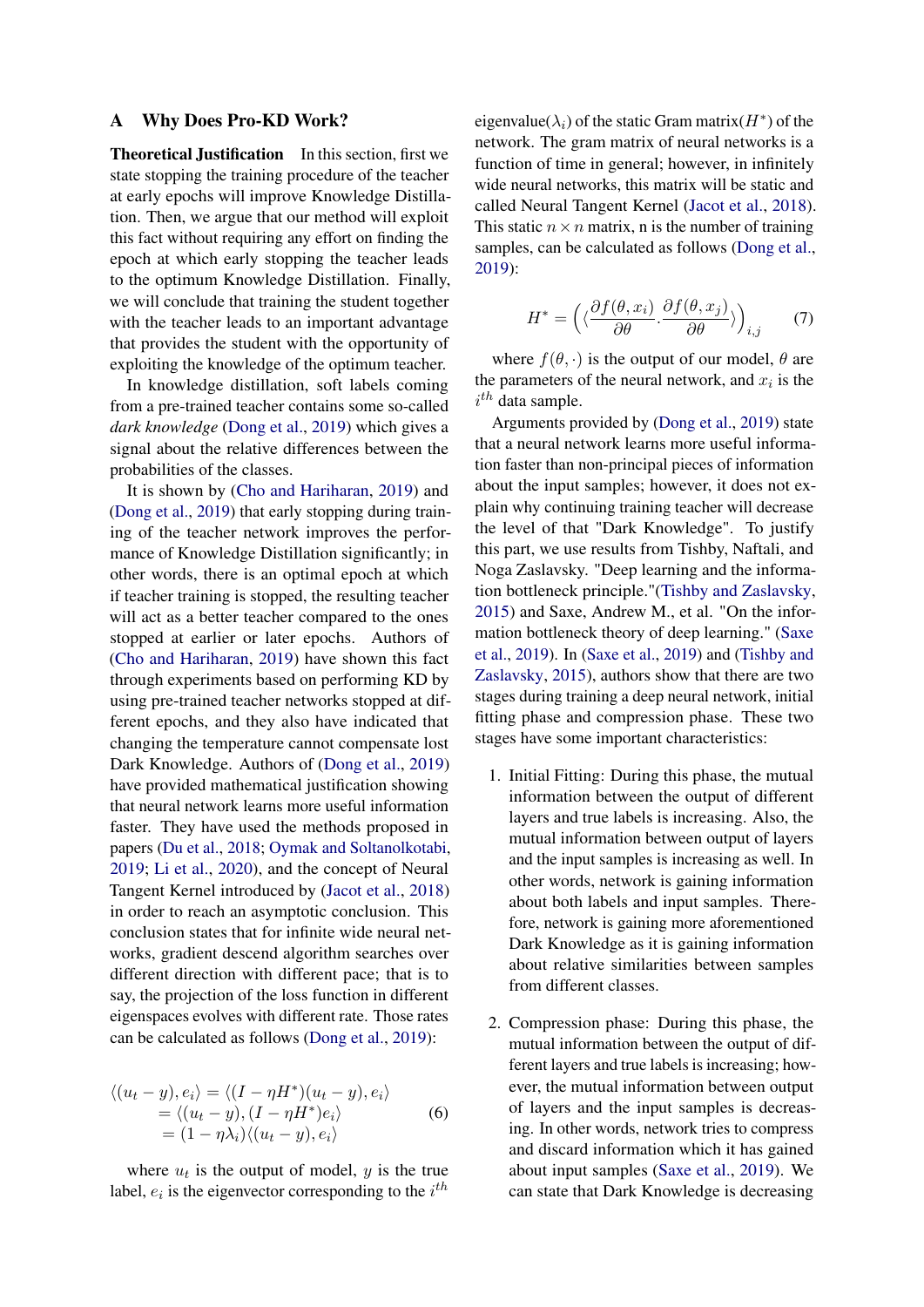during this phase; that is because, network is forgetting relationships between data samples, and at the same time, it is gaining more information about labels. This procedure leads to more confidence on found probabilities for each class. As a result, the information about relative similarities between classes decreases and probabilities tend to one-hot vectors.

Based on the aforementioned facts, a teacher which has stopped learning at the optimum epoch provides more informative pieces of information to the student. Our method exploits the Dark Knowledge of the best teacher by training teacher and students together; in our method, during training teacher and student together, at some point teacher will have the highest level of Dark Knowledge which leads to the best student. The important point here is that we do not need to find the optimum epoch at which this highest level of Dark Knowledge will be achieved. Since we are performing Knowledge Distillation in fixed intervals and storing intermediate checkpoints, the student trained by guidance of the best teacher will be one of these checkpoints and we have access to that.

In contrast with usual KD methods, pre-trained teacher networks are not used in our methods; in fact, we train teacher alongside with the student. Based on the aforementioned arguments, Grow-KD outperforms other KD methods as it gives us the opportunity of exploiting the experience and the Dark Knowledge provided by the best teacher, the teacher which has stopped learning at the optimum epoch.

# B Hyper-parameters

In this section, we summarize the hyper-parameters used in our experiments.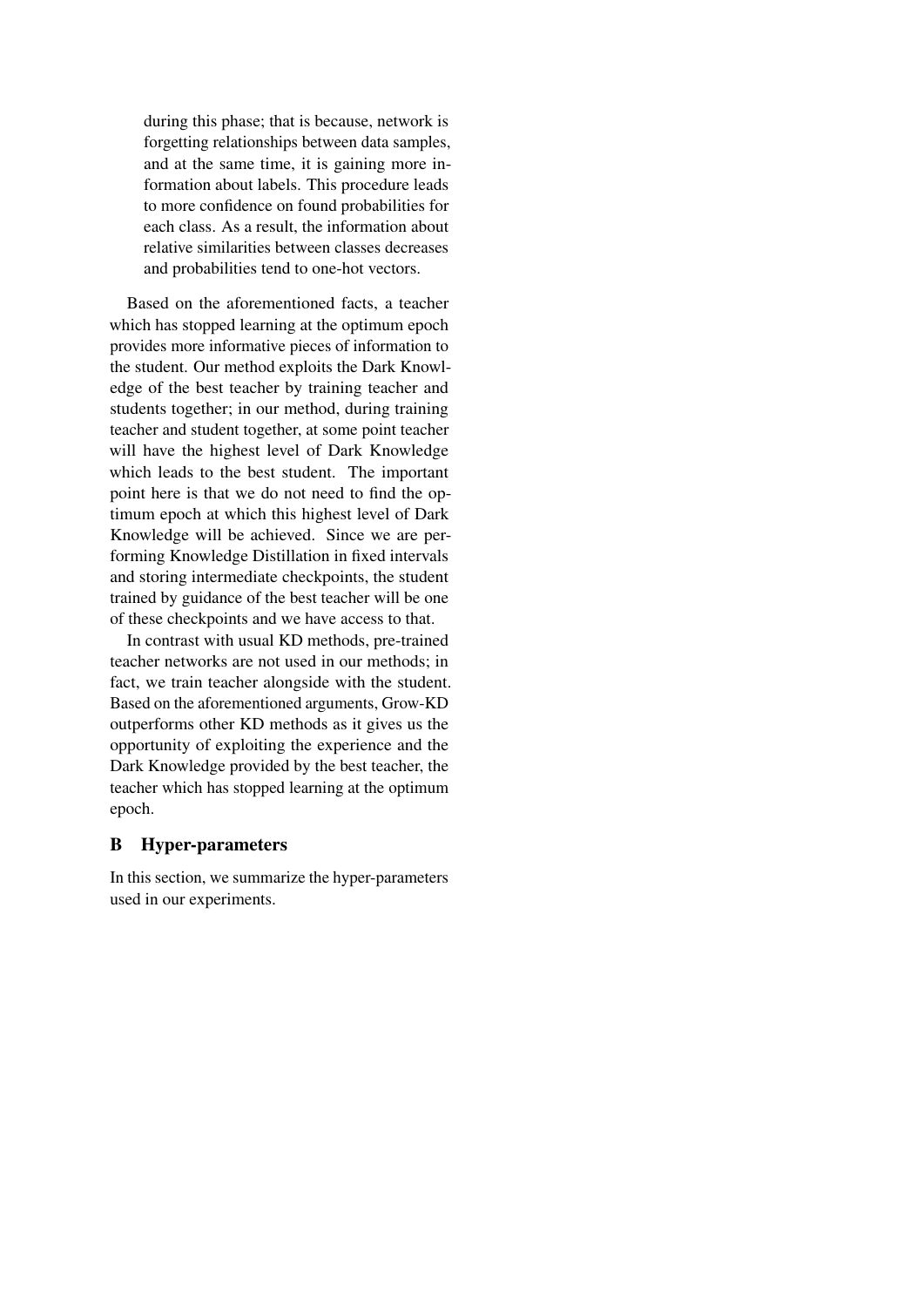| Hyper-parameter    |        |        | CoLA RTE MRPC STS-B SST-2 QNLI |        |      |        | <b>QOP</b> | <b>MNLI</b> | <b>WNLI</b> |
|--------------------|--------|--------|--------------------------------|--------|------|--------|------------|-------------|-------------|
| Learning Rate      | $2e-5$ | $5e-5$ | $5e-5$                         | $2e-5$ | 2e-5 | $2e-5$ | $2e-5$     | $2e-5$      | 2e-5        |
| N (Teacher Epochs) |        |        |                                |        |      |        |            |             |             |
| $\tau_{max}$       |        |        |                                | 7      |      |        |            |             |             |
| n (Phase 2 Epochs) | 10     | 10     | 10                             | 10     | 10   | 10     | 10         |             |             |

Table 11: Model specific Hyper-parameters for BERT-Small on GLUE

Table 12: Common Hyper-parameters for DistilRoBERTa and BERT-Small models on GLUE

| Hyper-parameter CoLA RTE MRPC STS-B SST-2 QNLI QQP |                   |               |               |               |               |      |     |     | MNLI WNLI |
|----------------------------------------------------|-------------------|---------------|---------------|---------------|---------------|------|-----|-----|-----------|
| Batch Size                                         | 32                | 32            | 32            | 32            | 32            | 32   | 32  | 32  | 32        |
| Max Seq. Length                                    | 128               | 128           | 128           | 128           | 128           | 128. | 128 | 128 | 128       |
| Vanilla KD Alpha                                   | 0.5               | $0.5^{\circ}$ | $0.5^{\circ}$ | $0.5^{\circ}$ | $0.5^{\circ}$ | 0.5  | 0.5 |     | 0.5       |
| <b>Gradient Clipping</b>                           | <b>The Common</b> |               |               |               |               |      |     |     |           |

Table 13: Model specific Hyper-parameters for DistilRoBERTa on GLUE

| Hyper-parameter    |               |        | CoLA RTE MRPC STS-B SST-2 |        |               | QNLI   | <b>QOP</b> | <b>MNLI</b> | <b>WNLI</b> |
|--------------------|---------------|--------|---------------------------|--------|---------------|--------|------------|-------------|-------------|
| Learning Rate      | $2e-5$        | $2e-5$ | $2e-5$                    | $2e-5$ | $2e-5$        | $2e-5$ | $2e-5$     | $2e-5$      | 2e-5        |
| N (Teacher Epochs) | $\mathcal{D}$ |        |                           |        |               |        |            |             |             |
| $\tau_{max}$       |               |        |                           |        | $\mathcal{L}$ |        |            |             |             |
| n (Phase 2 epochs) | 10            | 10     | 10                        | 10     | 10            | 10     | 10         |             |             |